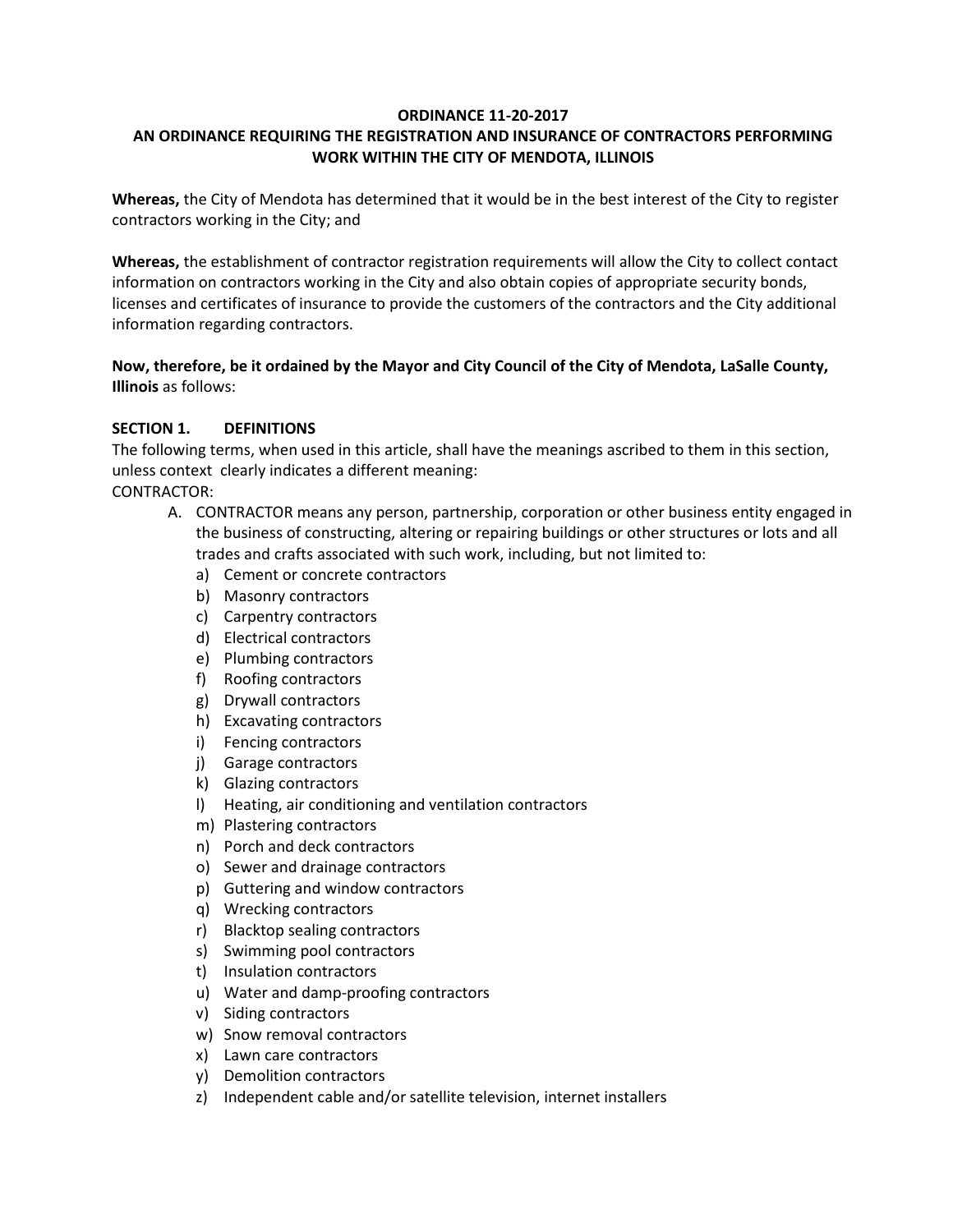B. An owner of a property performing work on a property that the owner will occupy or has occupied continuously for a period of at least six months shall not be considered a contractor as set forth in this article. However, any person hired by such owner to perform work on such property shall be considered a contractor.

#### PERSON:

A. PERSON means any person or individual, partnership, firm, association, corporation, trust or other legal entity.

#### **SECTION 2. APPLICATION FOR REGISTRATION**

- A. Any person desiring to engage in the business of construction or demolition within the city shall file an application for registration with the city clerk. If an applicant desires to engage in an area of construction or demolition that requires licensure from the State of Illinois, each such applicant shall file proof of valid licensure with the application. Upon the filing of such application on the proper form with all necessary licenses, bonds and insurance certificates along with payment of the registration fees set out in SECTION 3, the city clerk shall register the applicant as a contractor and classify the applicant into the proper category. The registration of any and all contractors upon filing of the appropriate application and applicable contingencies, and compliance thereof, shall be within the sole discretion of the city clerk.
- B. Upon verification of the applicant's application, references, bond and insurance, the city clerk shall issue a certificate of registration which will authorize the applicant to engage in such business for the applicable fiscal year being May 1 through April 30 for the year within which it is issued, subject to the proration set forth in SECTION 4.

#### **SECTION 3. REGISTRATION FEES**

Every contractor shall pay an annual \$100.00 registration fee to the city at the time of filing of the application.

#### **SECTION 4. PRORATION**

The fee for the registration of contractors who register between May 1 and October 31 each year shall be as provided in SECTION 3. The fee for the registration of contractors who register between November 1 and April 30 of each year shall be 50% of the amount set forth in SECTION 3. The fees shall be an annual fee which shall be paid by the applicant to the city in advance f the filing of the application. The certificate of registration issued thereunder shall expire on April 30 of the then current fiscal year.

#### **SECTION 5. BOND REQUIREMENTS**

Every contractor as defined in this article desiring to engage in construction or demolition business within the city shall execute and file with the city clerk a \$10,000 license and permit bond payable to the city with sureties to be approved by the mayor and city council and filed with the city clerk and conditioned upon the applicant faithfully observing all of the provisions of the city relating to the business conducted by the contractor and conditioned further to indemnify and hold harmless the city against any cause or act upon which it may suffer or which may occur against it.

#### **SECTION 6. INSURANCE**

Every person registered as a contractor by the city shall provide a Certificate of Insurance naming the City of Mendota as Certificate Holder to the city clerk in the following amounts:

- 1. Bodily injury liability \$500,000.00
- 2. Property damage liability \$500,000.00
-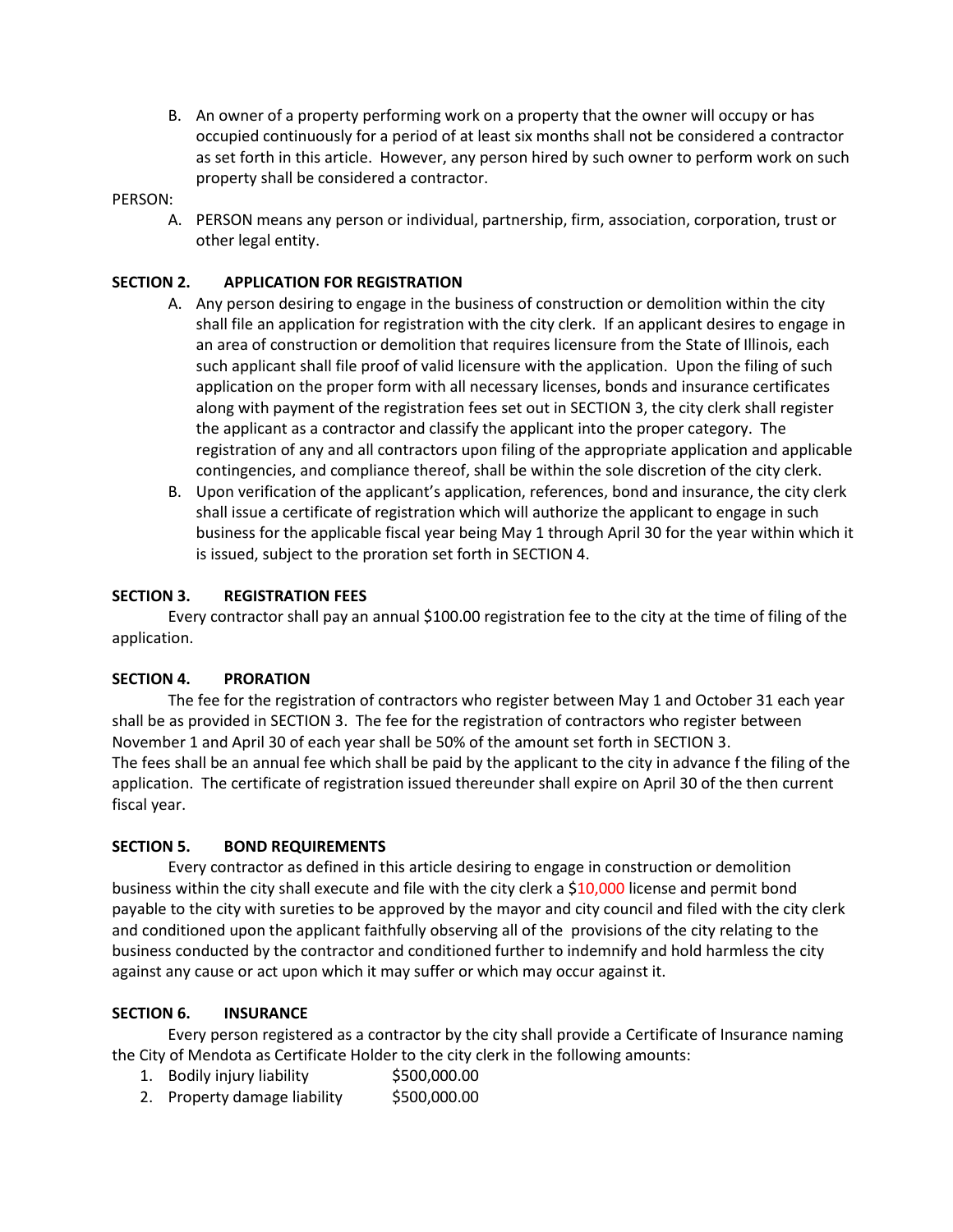- 3. Worker's compensation: as required by the state industrial commission
- 4. Business auto \$300,000.00
	- a. Bodily injury liability \$300,000.00
	- b. Property damage liability  $$50,000.00$

## **SECTION 7. REGISTRATION REVOCATION AND HEARING**

The building and zoning officers, in their discretion, may revoke a contractor's registration if the contractor violates the building codes or other applicable ordinances of the city. The contractor shall be notified of the intent to revoke the contractor's registration and of the alleged violations, and the contractor shall be given ten days from the date that notice is given to correct such violation(s), to show cause why there is not violation, or to otherwise appeal, in writing, to the mayor and the city council of the city, who shall conduct a hearing on such revocation. Notice shall be given by any of the following manners:

- 1. Certified mail at the address provided on the contractor's registration;
- 2. Personal delivery; or
- 3. Posting on the site within which the contractor is working.

## **SECTION 8. VIOLATIONS and PENALTIES**

Any person violating any provision of this article shall be fined as set forth in Chapter 1, Article III, Penalties and Enforcement, of the City Code.

Passed by the Mayor and City Council of the City of Mendota, LaSalle County, Illinois this 20<sup>th</sup> day of November, 2017 and will be effective as of May 1, 2018.

AYES: NAYS: ABSENT:

Mayor David W. Boelk

\_\_\_\_\_\_\_\_\_\_\_\_\_\_\_\_\_\_\_\_\_\_\_\_\_\_\_\_\_\_\_\_\_\_\_\_

ATTEST:

City Clerk Emily J. McConville

\_\_\_\_\_\_\_\_\_\_\_\_\_\_\_\_\_\_\_\_\_\_\_\_\_\_\_\_\_\_\_\_\_\_\_\_\_\_\_\_